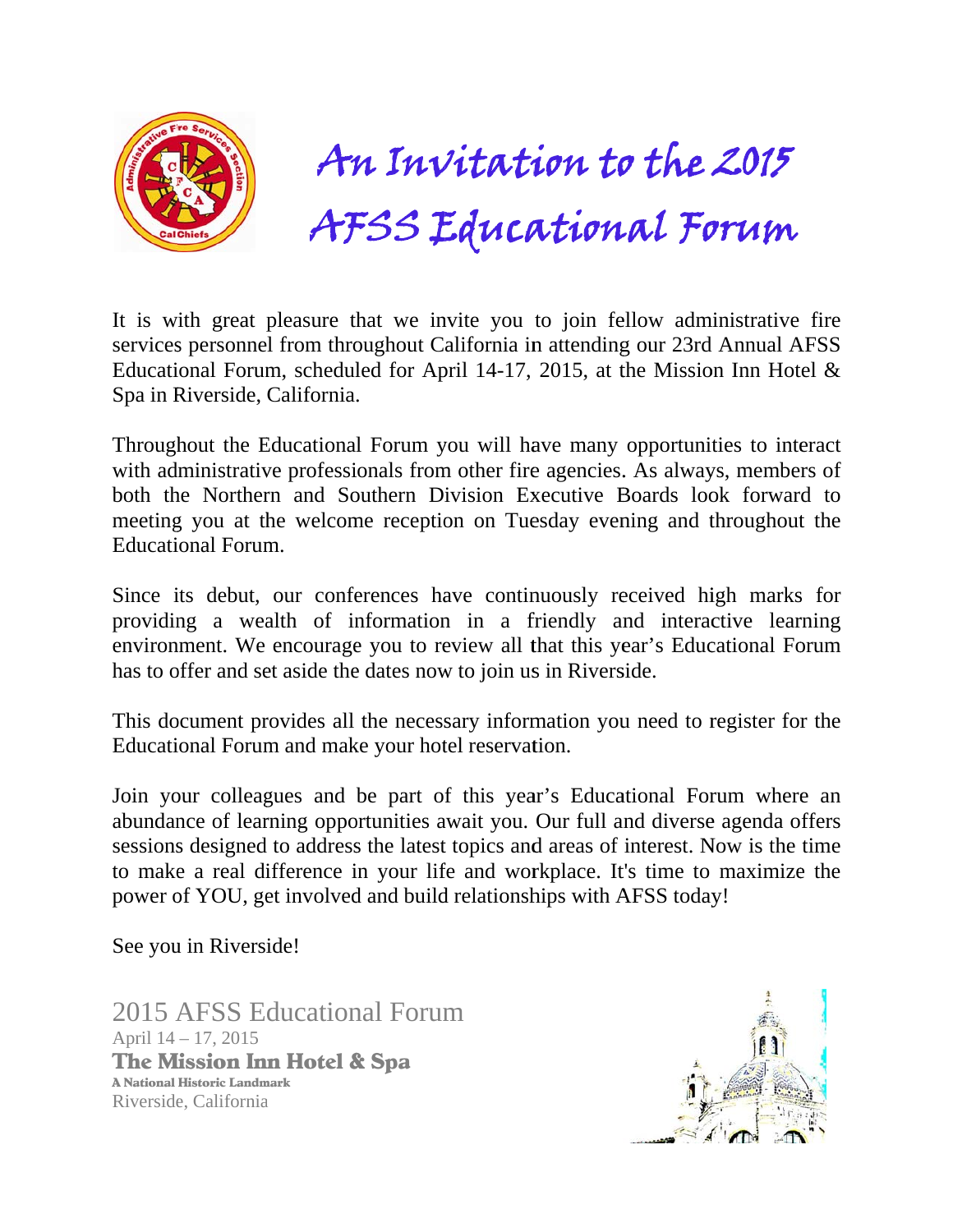### **Schedule at a Glance**

| Tuesday, April 14, 2015 |  |                   |                          |  |
|-------------------------|--|-------------------|--------------------------|--|
| $4:00 \text{ pm}$ -     |  | $6:00 \text{ pm}$ | <b>Registration</b>      |  |
| $6:00 \text{ pm}$ -     |  | 9:00 pm           | <b>Welcome Reception</b> |  |

#### Wednesday, April 15, 2015

| $9:30 \text{ am}$ | $\sim$         | $11:30 \text{ am}$ | <b>Welcome and General Session</b><br><b>The EmPOWER Trip</b>                                                                      |
|-------------------|----------------|--------------------|------------------------------------------------------------------------------------------------------------------------------------|
| $11:30$ am        | $\blacksquare$ | $12:45$ pm         | Lunch                                                                                                                              |
| $1:00 \text{ pm}$ | $\blacksquare$ | $2:30$ pm          | <b>Concurrent Workshops</b><br>◈ Relationships: Administrative Staff and Fire Suppression<br>$\Diamond$ The emPOWER Trip – Part II |
| $2:30$ pm         | $\blacksquare$ | $2:45$ pm          | <b>Break</b>                                                                                                                       |
| $2:45$ pm         | $\blacksquare$ | $4:15 \text{ pm}$  | <b>Concurrent Workshops</b><br>◈ Relationships: Administrative Staff and Fire Suppression<br>$\Diamond$ The emPOWER Trip – Part II |
| $6:00 \text{ pm}$ |                | $10:00$ pm         | Banquet and Installation of Officers                                                                                               |

#### Thursday, April 16, 2015

| $9:30 \text{ am}$ |                | $-11:30 \text{ am}$ | <b>General Session</b><br><b>Finding Your CALM</b>                                                                           |
|-------------------|----------------|---------------------|------------------------------------------------------------------------------------------------------------------------------|
| $11:30$ am        | $\blacksquare$ | $12:45$ pm          | Lunch                                                                                                                        |
| $1:00$ pm         | $\blacksquare$ | $2:30$ pm           | <b>Concurrent Workshops</b><br>$\&$ Microsoft Word & Excel – Tips and Tricks<br>$\&$ Emerging Technology in the Fire Service |
| $2:30$ pm         | $\blacksquare$ | $2:45$ pm           | <b>Break</b>                                                                                                                 |
| $2:45$ pm         | $\blacksquare$ | $4:15$ pm           | <b>Concurrent Workshops</b><br>$\&$ Microsoft Word & Excel – Tips and Tricks<br>◈ Emerging Technology in the Fire Service    |
| $6:00 \text{ pm}$ |                | $10:00$ pm          | <b>Thursday Evening Event</b>                                                                                                |

#### Friday, April 17, 2015

| $9:30 \text{ am}$ | $\overline{\phantom{a}}$ | $10:30$ am         | <b>Morning Session</b>  |
|-------------------|--------------------------|--------------------|-------------------------|
| $10:30$ am        | $\sim$                   | $11:00 \text{ am}$ | <b>Closing Ceremony</b> |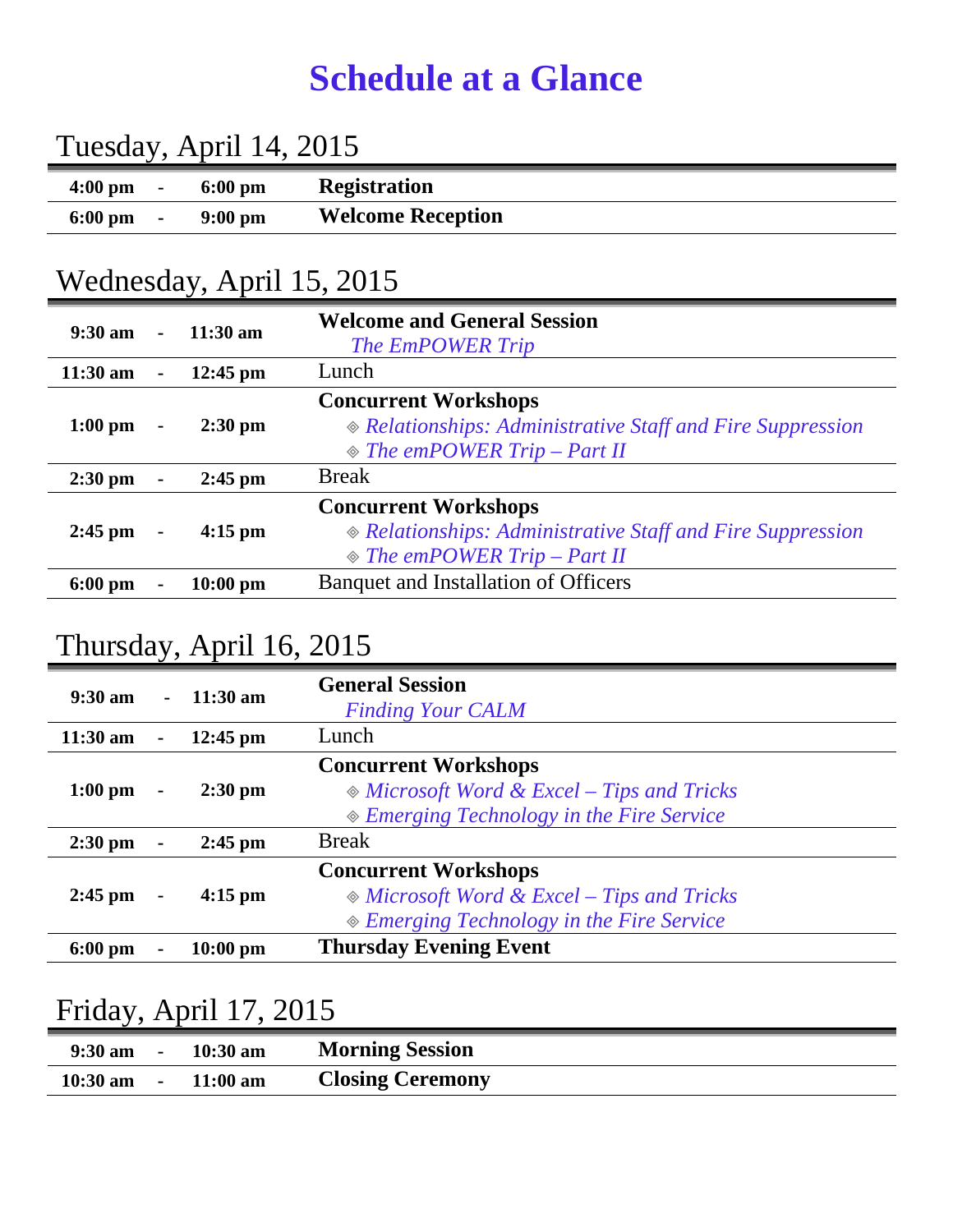## **Hotel Information**

The Mission Inn Hotel & Spa 3649 Mission Inn Avenue Riverside, California 92501

The Mission Inn Hotel  $&$  Spa has an illustrious history as a home away from home for world leaders, celebrities, and discerning travelers who seek a luxurious and classically elegant place of refuge and renewal.

From its modest beginnings as a two-story adobe guest house in 1876 to its current position as an icon of breathtaking architecture, timeless beauty, and old world charm, often referred to as the "Crown Jewel" of Inland Southern California, the Mission Inn Hotel & Spa is a place where history, grandeur, and inspiration are found around every corner.

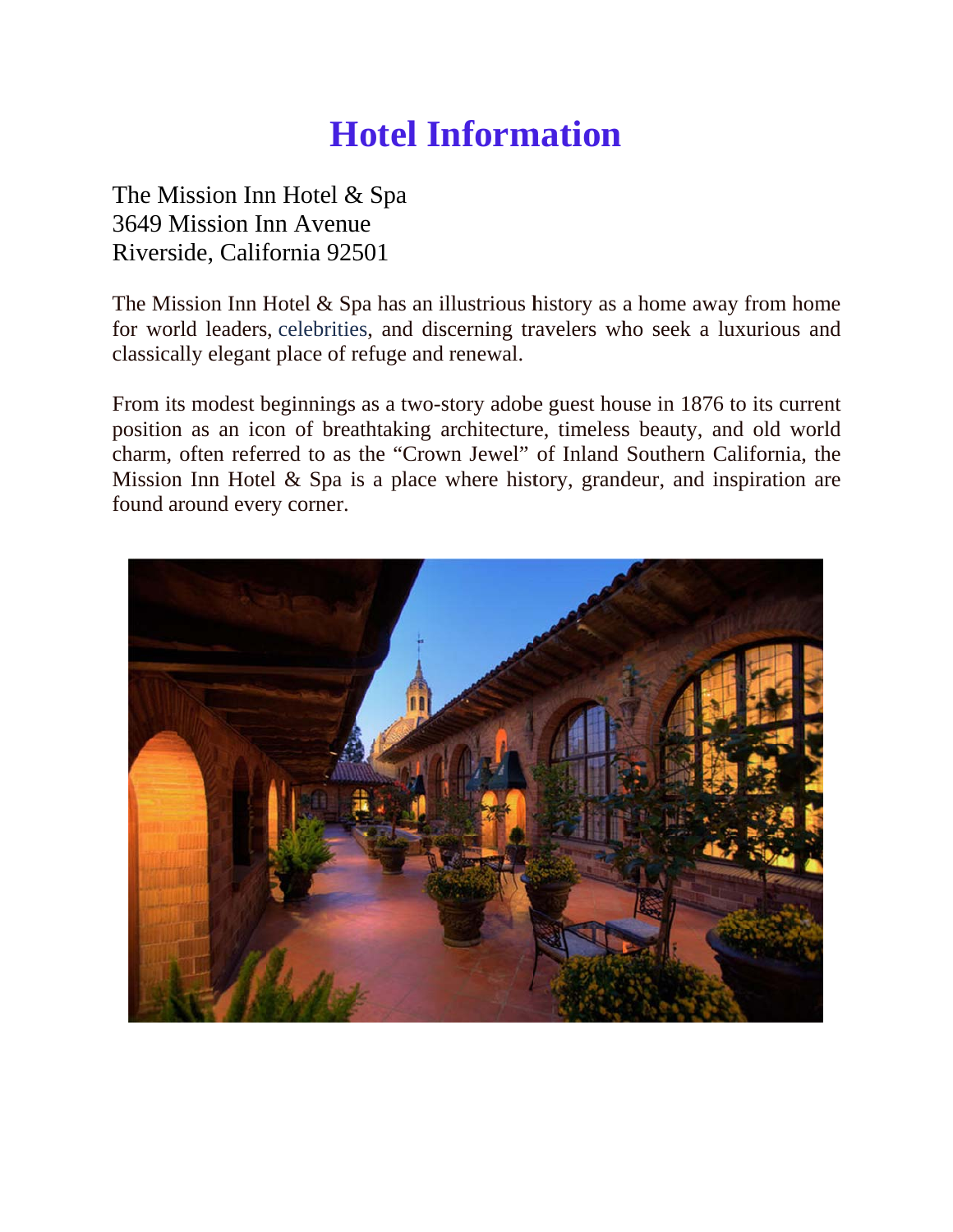# **Hotel Nightly Room Rates**

Room Rates: \$129 per night plus taxes and fees; these room rates are available 3 days pre and post night of the event.

#### **Hotel Reservations**

Reservations are to be made directly with the Mission Inn Hotel & Spa by calling the Room Reservation Department at 800-843-7755. When calling, please request the group rate for *Administrative Fire Services Section.*

You can also make room reservations online at www.missioninn.com. On the main page, select the *Reservations* section at the top. Select *Group Code* on the top of that page. You will need to enter group code *CAFIR032315* and then click *Update*. Now select the dates of your stay and continue with the reservations process. Online registrations are for deluxe king size rooms only, if you require other bed arrangements, call hotel reservations at the number listed above.

The hotel requires the first night's deposit with each reservation. Individual reservations must be cancelled a minimum of forty-eight (48) hours in advance to avoid cancellation charges equal to one night's stay.

Reservations must be made no later than March 17, 2015. Reservations made after this date will be accepted based upon availability and at the going rate.

### **Hotel Dining**

- **Duane's Prime Steaks & Seafood** Dinner Renowned as Inland Southern California's AAA Four Diamond awarded restaurant.
- **Mission Inn Restaurant** Breakfast, Lunch & Dinner Enjoy International Fare while dining inside or outside under the open air on the Spanish Patio.
- **Las Campanas**  Lunch & Dinner Authentic Mexican cuisine creatively prepared using the freshest herbs and ingredients
- **Bella Trattoria**  Breakfast, Lunch & Dinner Tempt the palate with delicious Southern Italian cuisine.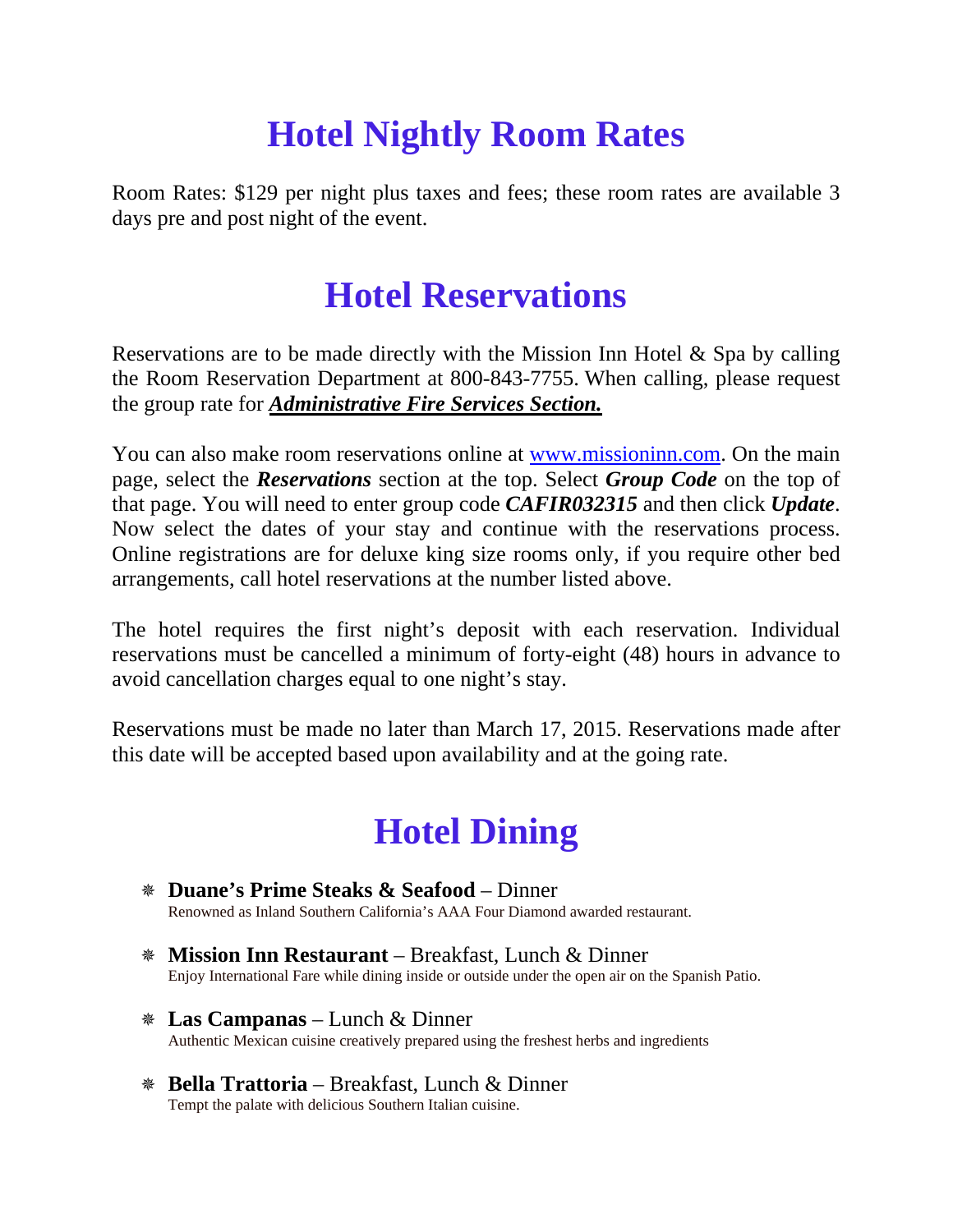# **Registration Information**

Conference Registration Deadline: March 27, 2015

Registration Fee: \$250 Members

\$300 Non-Members

Conference Registration Information

- Registration fees include all workshops, general sessions, two lunches, installation banquet, welcome reception and materials.
- Reduced registration for single day attendance \$125 Members/\$150 Non-Members (includes lunch). Welcome reception and installation dinner can be purchased at an additional cost.
- Please note "Cancellation and Refund Policy."

#### **Confirmation**

You will receive confirmation of your registration via email at the address you provide on the registration form.

### **Cancellation and Refund Policy**

Registration fee refunds will be granted in full until March 27, 2015. Refunds requested between March 28, 2015 and April 7, 2015 will be assessed a \$100 cancellation fee.

*No Refunds will be granted after Wednesday, April 8, 2015.* 

### **Substitutions**

Attendee substitutions may be made. Please call Darilyn O'Dell at 619-660-5350.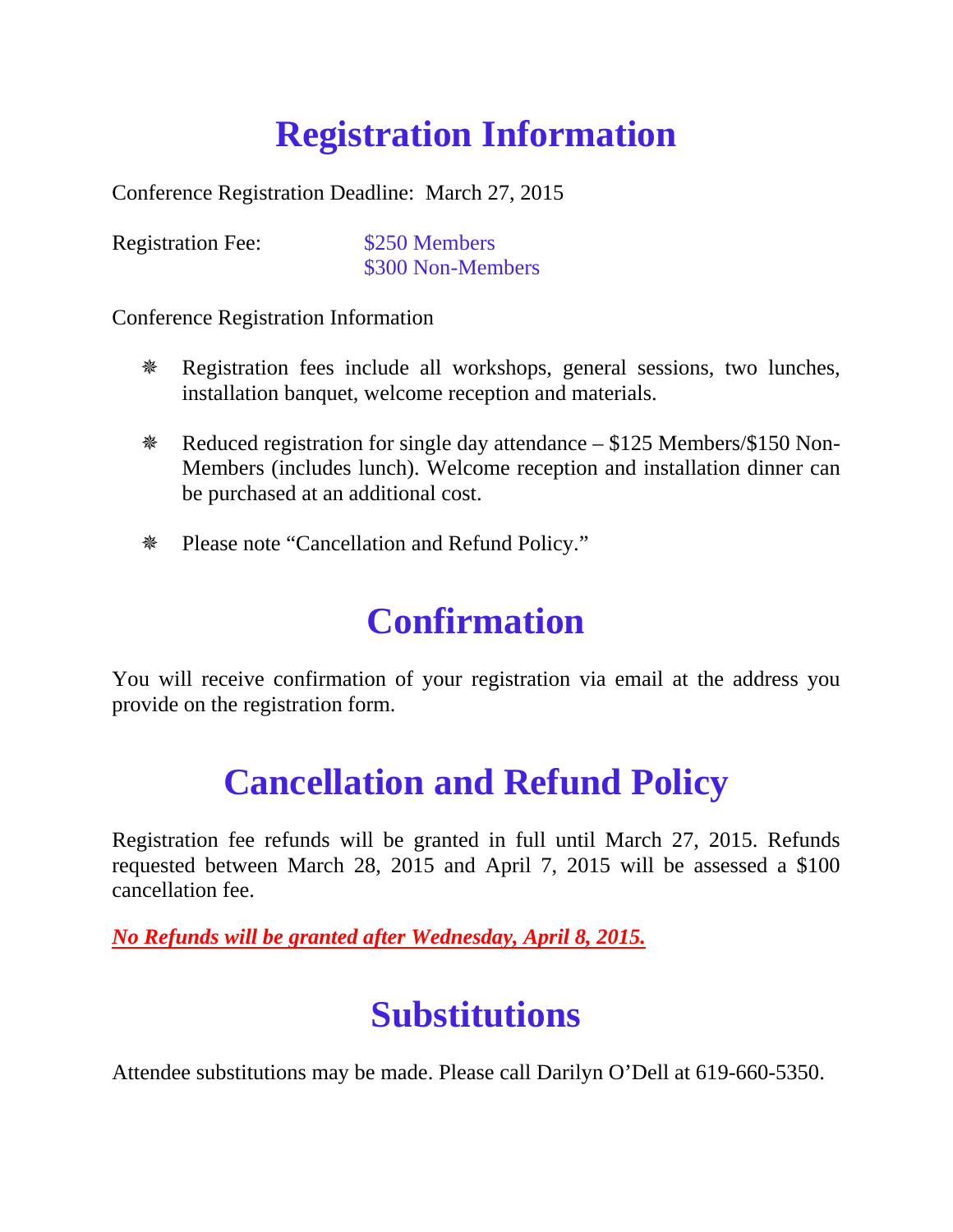

# **Registration Form**

Return this form with the registration fee to:

Danielle Bryan, AFSS Educational Forum c/o Anaheim Fire Rescue 201 South Anaheim Blvd #300 Anaheim, CA 92805

#### **Attendee Information**

Name Organization **Mailing Address** Phone  $#$ **Email Address Registration Type:**  $\Diamond$  AFSS Member - \$250  $\Diamond$  AFSS Non-Member - \$300 Checks should be made payable to "2015 AFSS Conference" Guests may attend the following events for a fee: **EXECUTE:** Welcome Reception \$25 Guest Name **80** Installation Banquet \$77 Guest Name  $\diamond$  Gluten Free  $\Diamond$  Disabled  $\diamond$  Vegetarian **Other Special Needs:** For planning purposes, will you be attending the Welcome Reception at 6:00 pm on Tuesday, **April 14, 2015?**  $\Diamond$  No  $\Diamond$  Yes

2015 AFSS Educational Forum April 14 - 17, 2015 The Mission Inn Hotel & Spa **A National Historic Landmark** Riverside, California